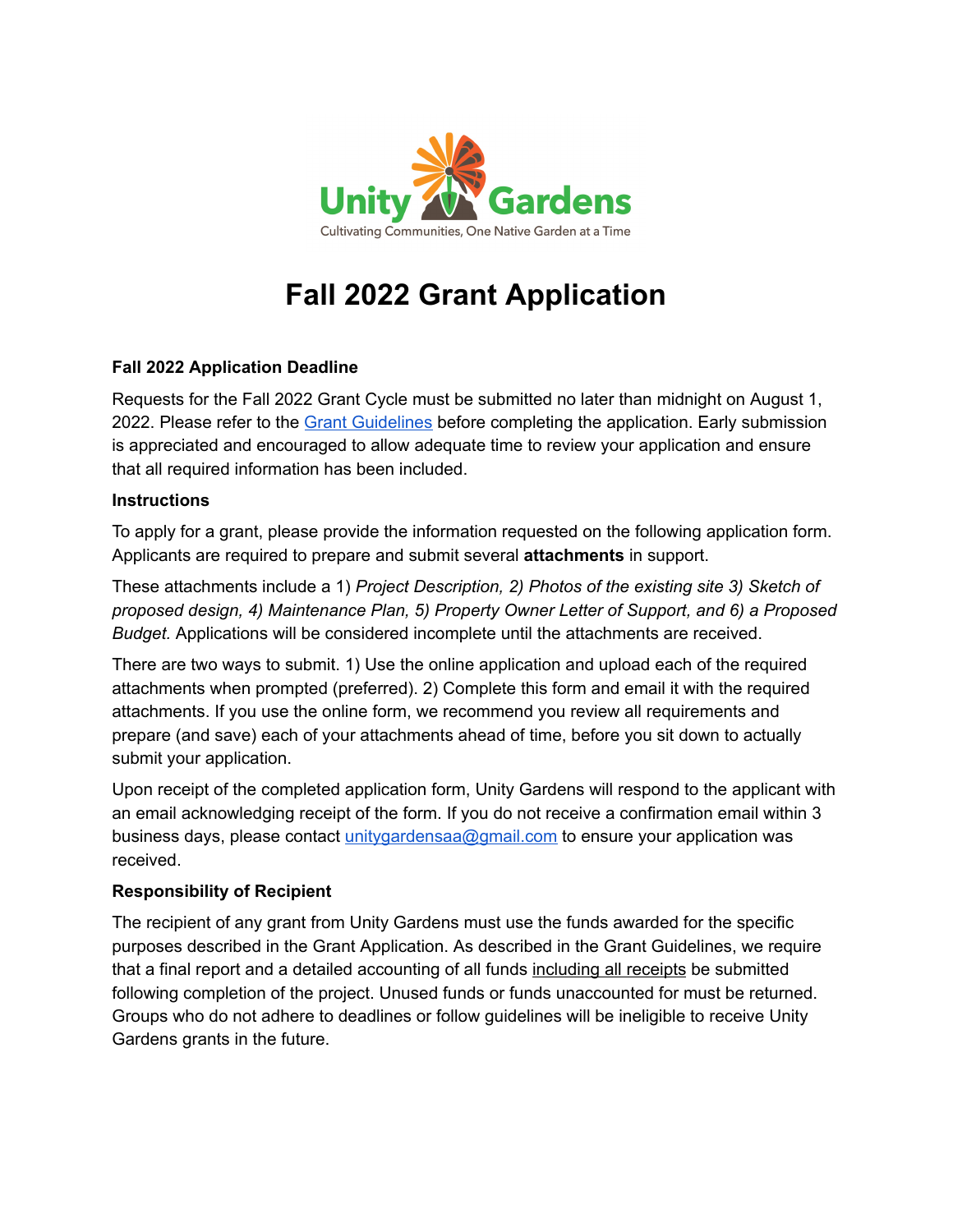## **APPLICATION**

#### **I. Project Information**

*Please provide the requested information about the project.* Project Name: Site Location's Address: Estimated Square Footage of Proposed Project: Property Owner Name:

#### **Purpose of Grant:**

*Provide a one or two sentence summary - we'll ask for more detail later.*

#### **Amount of Request:**

*Up to \$1000*

#### **II. Requesting Organization Information**

*This organization must be a nonprofit, and will accept and be responsible for the grant funds.* Name of Organization: Mailing Address of Organization:

Address where grant check should be mailed (if different):

#### **Type of Organization:**

*Note all that apply* Tax exempt, nonprofit corporation - 501(c) Youth Organization (Scouts, groups, club) Community Association Homeowners' Association Educational Organization (e.g. PTA, PTO, school) Other (Park, Historic Property, Senior Center)

#### **Has your organization received a Unity Gardens grant in the past, and if so when?**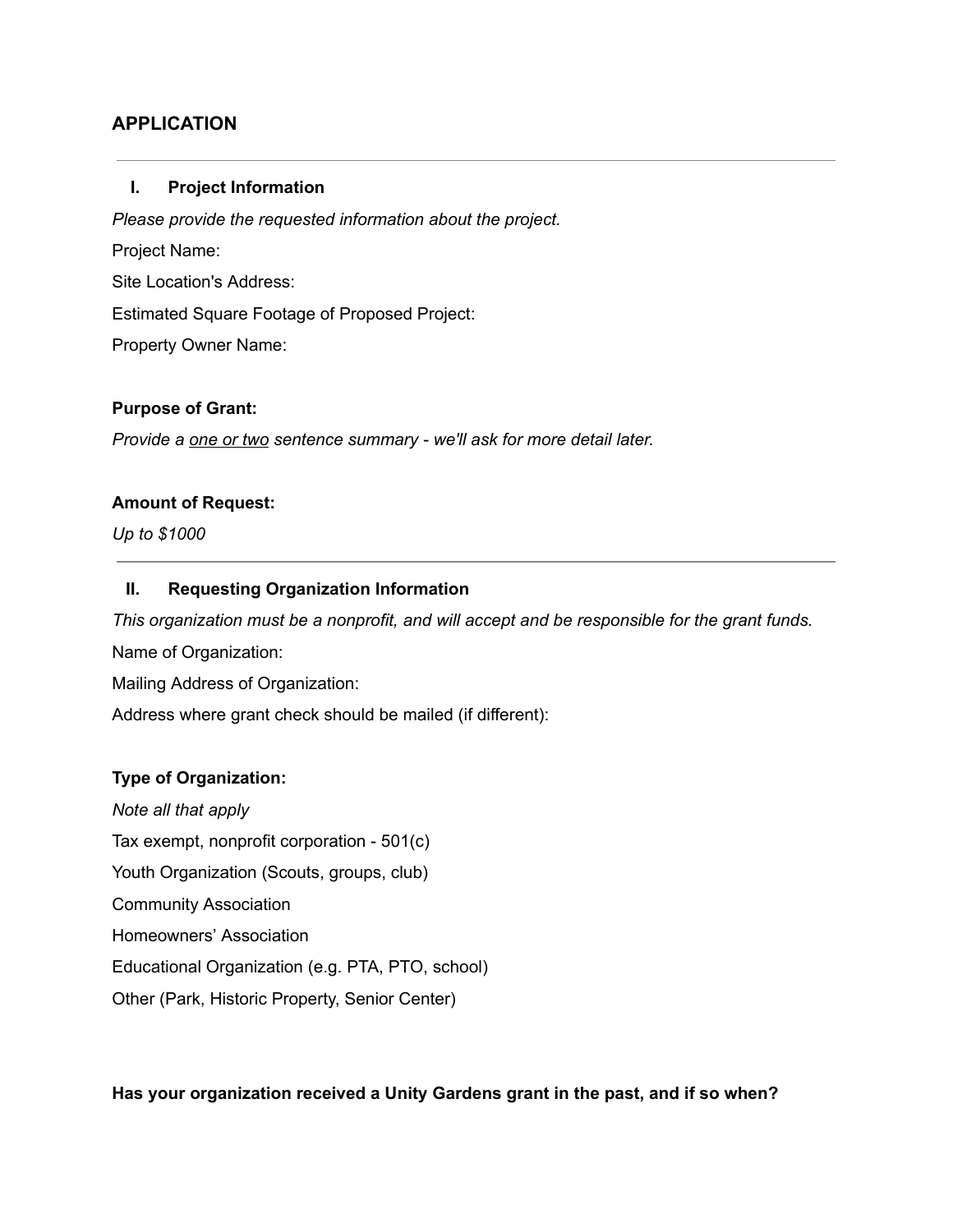*Note: an organization may only receive one Unity Gardens grant per 12 month period.*

## **Are there any other sources of funding secured, pending, or planned for this project?**

**Which free sign would you like for your project (See Grant [Guidelines](https://unitygardens.org/site/wp-content/uploads/2022/06/Unity-Gardens-Fall-2022-Grant-Guidelines.pdf) for details)** Welcome to a Native Garden Managing Water with Native Plants

## **Please note if you would like a second sign in Spanish.**

## **III. Project Leader or Coordinator** *Primary contact person for this grant.* Project Leader Name: Project Leader Title: Project Leader Phone: Project Leader Email: Project Leader Address: Address **City State** Zip Code **Lead Volunteer** *Contact information for the Lead Volunteer for this project, or note SAME as Project Leader.* Lead Volunteer Name: Lead Volunteer Phone: Lead Volunteer E-mail: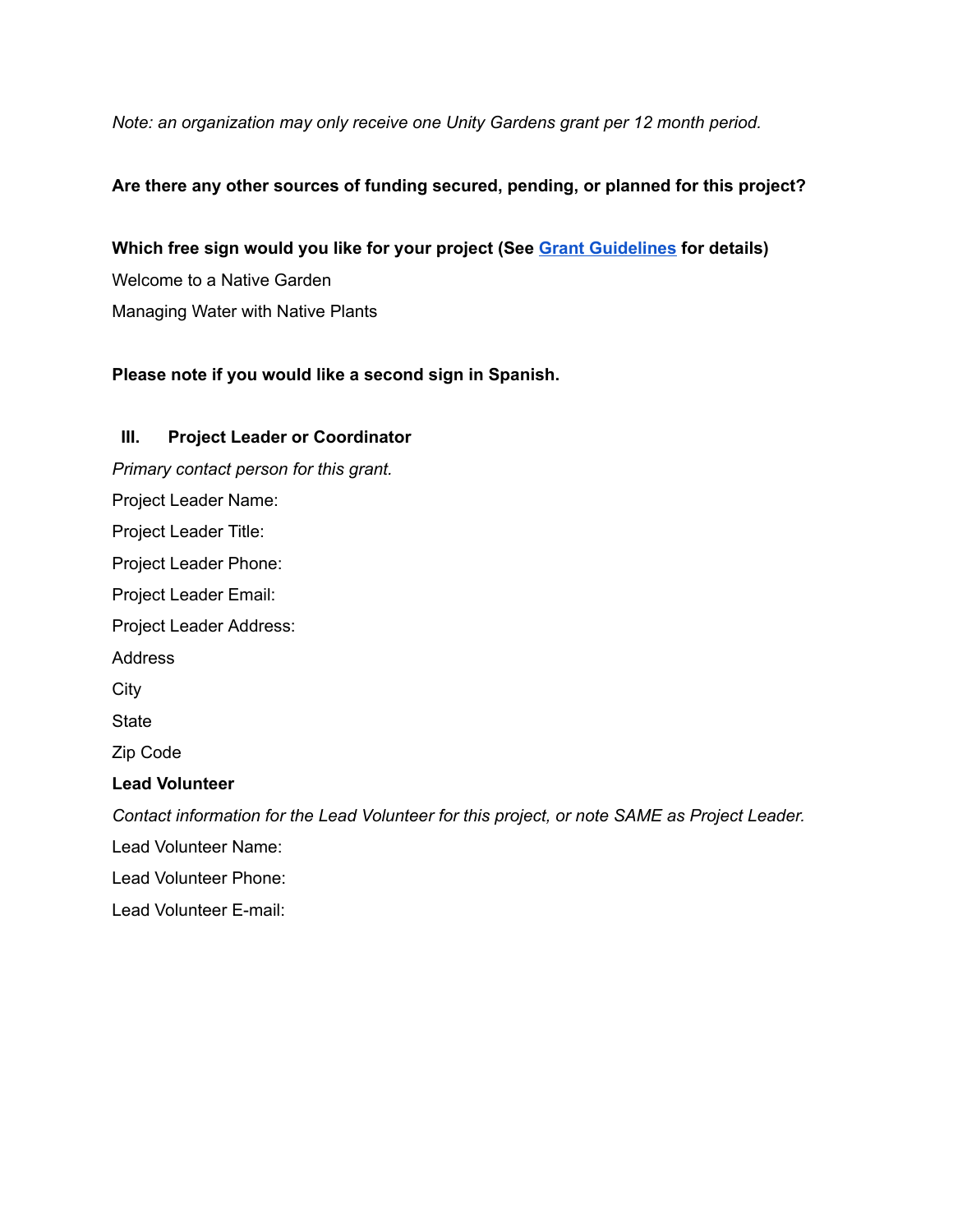## **IV. Attachments**

## **A. : Project Description**

Please attach pages describing your project, including the following information:

- Who? Describe the organization seeking this grant and/or any assisting organizations.
- What? Describe the project and how it will be implemented. Include:
	- Plant list
	- Detailed planting schedule including who will be responsible for installing the project and when you plan to start.
	- Tell us how you will attract volunteers, share information, and promote the success of your project.

● Where? Describe the location of the project. Mention any existing environmental conditions or challenges such as flooding, slopes, poor soil or drainage, and whether the site is sun or shade. If applicable, include any information you've already collected, such as civil engineer reports, Watershed Steward recommendations, or data that will demonstrate that plants will be effective in addressing your issues. Indicate whether permission of property owner or HOA has granted permission for the planting project, and attach letter or support or permission.

• When? Outline the schedule of the project, including an activity timeline and specific event dates. Visit our Grants Page for helpful tips for a successful planting day.

● How? Explain the connection of this project with your community. List who your volunteers are, how many volunteers you hope will participate and what impact it will have on your community.

- **B. Photos of area.** You may also include a plat or satellite maps. *Please do not embed photos in your application*. Attach up to 5 photos as separate documents.
- **C. Planting Plan** Detailed sketch or computer drawing showing where plants will be placed.
- **D. Maintenance Plan** A plan for maintenance for a minimum of two years.
- **E. Letter of Support** from Property Owner

## See examples:

- [Maintenance](https://unitygardens.org/site/wp-content/uploads/2020/09/Maintenance-Plan.pdf) Plan
- Planting Plan -- [Hand-drawn](https://unitygardens.org/site/wp-content/uploads/2020/09/WSA-Site-Plan-1.pdf)
- Planting Plan Computer [generated](https://unitygardens.org/site/wp-content/uploads/2020/09/unity-garden-plan-Serene-Planting-2020-1.pdf)